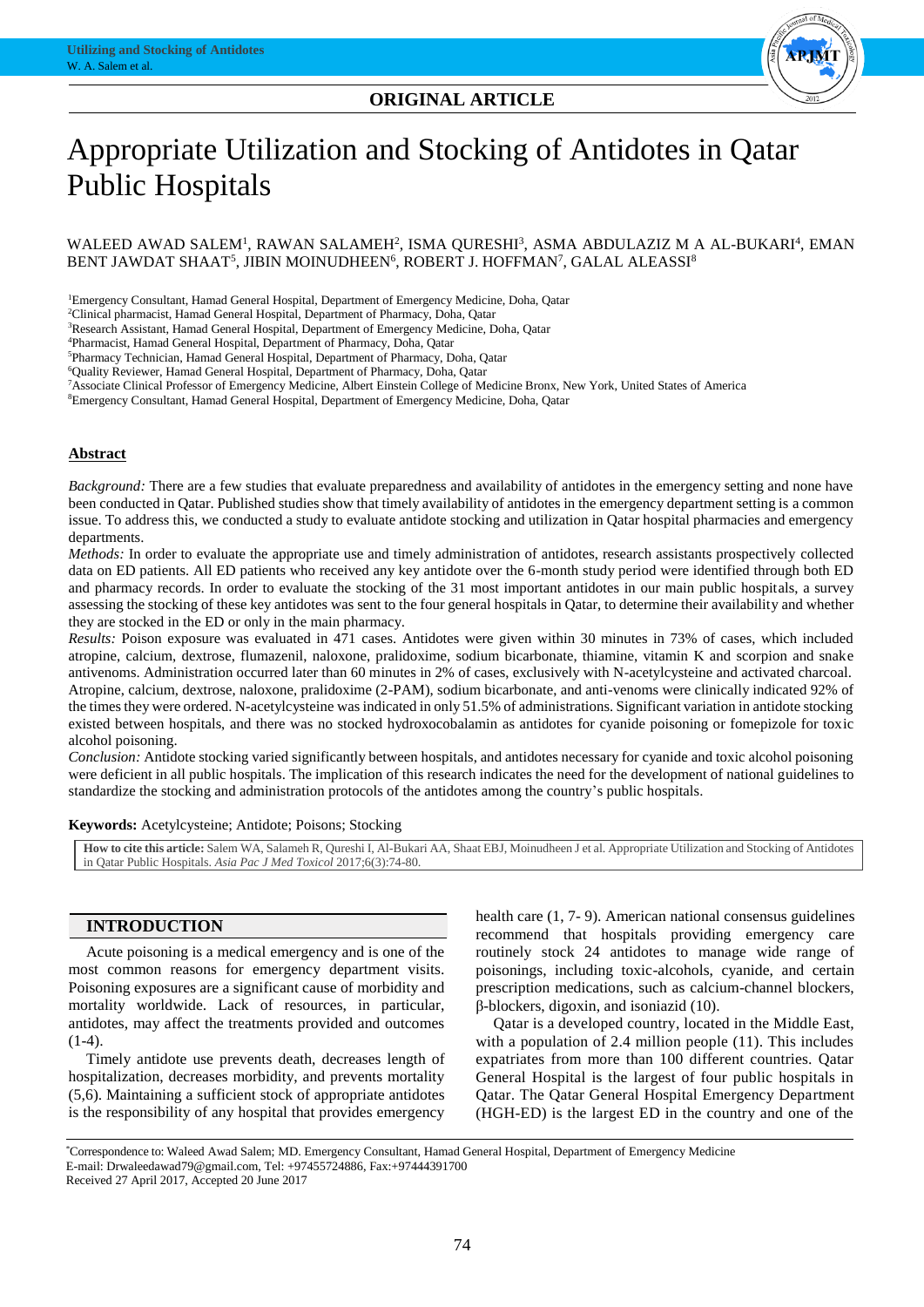busiest EDs in the world, with an annual patient census of 420,000. This is a modern hospital with equipment and pharmacy stocking similar to North American hospitals (12).

There are a few studies that evaluate preparedness and the availability of the necessary resources to treat poisoning cases (1,13,14). Published data indicate that timely availability of antidotes is a common issue in health care facilities and sufficient stocking of antidotes remains a problem worldwide (1,15,16). There are no previous studies addressing antidote stocking and preparedness of EDs in Qatar to manage poisonings and toxic exposures. In order to assess the country's antidote resources and needs, and the current practice, we conducted a prospective-descriptive study aiming: 1) to evaluate the appropriate use and timely availability of antidotes in Qatar General Hospital, and; 2) to evaluate the stocking of the most important antidotes in all Qatar public hospitals, in terms of the quantity stocked in both emergency department and main pharmacy and the timeliness of their availability for use. (Table 1)

#### **METHODS**

This six-month prospective-descriptive study was approved by Qatar Medical Research Center Institutional Review Board. It consisted of two parts. The first part was to evaluate the proper use of antidotes in the Qatar General Hospital ED and the timely availability of key antidotes in accordance with the international guidelines. We also assessed which key antidotes are stocked and available in the ED versus those available in the pharmacy which must be ordered and delivered to the ED. Over this six-month period, on a monthly basis we assessed stocked quantities of antidote available in the Pyxis® electronic pharmacy dispensing units (Becton, Dickinson Company, Franklin Lakes, New Jersey, USA), located in the Qatar General Hospital ED, and calculated the quantity of each antidote used.

The second part of this study was a survey assessing the stocking of these key antidotes in the four general hospitals in Qatar to determine their availability and whether they are stocked in the ED or only in the main pharmacy.

The survey instrument used to assess the quantities and availability of 30 antidotes was recommended in the 2008 College of Emergency Medicine/National Poisons Information Service (CEM/NPIS) antidote guidelines and American College of Emergency Physicians (ACEP) clinical policies on antidote stocking (13,16,17).

For the first part of the study, the research assistants prospectively collected data on ED patients from January through June 2015. All ED patients who received any key antidote over the six-month study period were identified through both ED and pharmacy records, excluding patients who received these drugs for non-toxicological indications. Data collected from these records included: the type of poison, the antidote required, and the time required to administer the antidote after being ordered by the physician. These data were recorded in a data collection sheet and analyzed by a toxicologist and clinical pharmacist using Toxbase® and Micromedex® as references. The data statistical analysis was done using "Statistical Package for the

| Table 1. Key antidotes assessed |                            |  |  |  |  |
|---------------------------------|----------------------------|--|--|--|--|
| 1.                              | Acetylcysteine             |  |  |  |  |
| $\overline{2}$ .                | Activated charcoal         |  |  |  |  |
| 3.                              | Atropine                   |  |  |  |  |
| 4.                              | Benztropine                |  |  |  |  |
| 5.                              | Calcium chloride           |  |  |  |  |
| 6.                              | Calcium gluconate          |  |  |  |  |
| 7.                              | Cyanide-amyl nitrate       |  |  |  |  |
| 8.                              | Cyanide-sodium thiosulfate |  |  |  |  |
| 9.                              | Deferoxamine               |  |  |  |  |
| 10.                             | Dextrose (glucose)         |  |  |  |  |
| 11.                             | Digoxin Fab                |  |  |  |  |
| 12.                             | Ethanol                    |  |  |  |  |
| 13.                             | Flumazenil                 |  |  |  |  |
| 14.                             | Folic acid/leucovorin      |  |  |  |  |
| 15.                             | Fomepizole                 |  |  |  |  |
| 16.                             | Glucagon                   |  |  |  |  |
| 17.                             | Hydroxycobolamin           |  |  |  |  |
| 18.                             | Lipid emulsion             |  |  |  |  |
| 19.                             | Methylene blue             |  |  |  |  |
| 20.                             | Naloxone                   |  |  |  |  |
| 21.                             | Octreotide                 |  |  |  |  |
| 22.                             | Physostigmine              |  |  |  |  |
| 23.                             | Pralidoxime(2 PAM)         |  |  |  |  |
| 24.                             | Protamine                  |  |  |  |  |
| 25.                             | Pyridoxine                 |  |  |  |  |
| 26.                             | Scorpion Antivenom         |  |  |  |  |
| 27.                             | Snake Antivenom            |  |  |  |  |
| 28.                             | Sodium bicarbonate         |  |  |  |  |
| 29.                             | Thiamin                    |  |  |  |  |
| 30.                             | Vitamin K1                 |  |  |  |  |

Social Sciences" (SPSS).

For emergency stocking of antidotes in Pyxis®, daily assessment of consumption was recorded and then tabulated at the end of each month, at the same period of the study.

#### **RESULTS**

For part one; a total of 1230 patients were tracked, out of which 471(38%) were included cases of true poison exposure and 759 (62%) were excluded, because the antidotes were used for medical management of conditions other than poisoning. In our study population, 363 (77%) were males and 108 (23%) females, with the mean age of  $45 \pm 15$  years (range from 2 months to 92 years).

The timely administration of antidotes was calculated from the recorded time the antidote was ordered until the recorded time of administration to the patients. (Table 2)

Among all the available antidotes, 73% were given in less than 30 minutes (Figure 1). These included atropine, calcium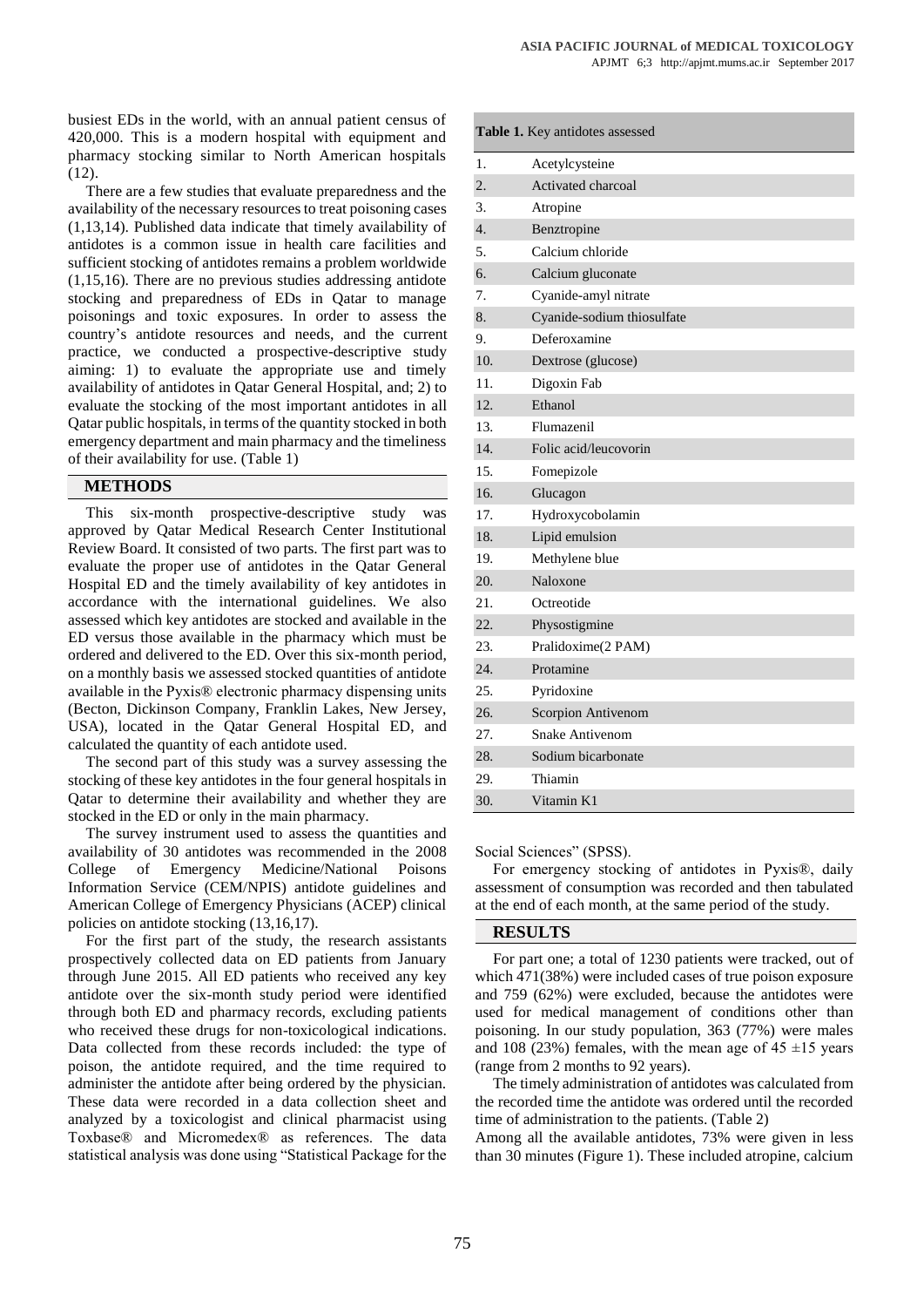|                     | Total N | Valid N        | Mean           | Max      | Min            | Median         | Inter Quartile<br>Range |
|---------------------|---------|----------------|----------------|----------|----------------|----------------|-------------------------|
| Acetylcysteine      | 33      | 30             | 57             | 261      | $\overline{0}$ | 25             | 95                      |
| Activated charcoal  | 15      | 9              | 16             | 50       | $\mathbf{0}$   | 5              | 25                      |
| Atropine            | н       | 1              | 5              | 5        | 5              | 5              | $\theta$                |
| Calcium gluconate   | 2       | $\overline{2}$ | $\overline{c}$ | 5        | $\Omega$       | 2              | 5                       |
| Dextrose (glucose)  | 27      | 23             | 8              | 110      | $\overline{0}$ | $\overline{4}$ | 5                       |
| Flumazenil          |         |                | $\mathbf{0}$   | $\Omega$ | $\Omega$       | $\Omega$       | $\Omega$                |
| Naloxone            | 3       | 3              | $\overline{7}$ | 20       | $\overline{0}$ | $\theta$       | 20                      |
| Pralidoxime (2-PAM) | 3       | 3              | 17             | 45       | $\Omega$       | 7              | 45                      |
| Snake antivenom     |         | 1              | 5              | 5        | 5              | 5              | $\overline{0}$          |
| Sodium bicarbonate  | 2       | 1              | $\theta$       | $\Omega$ | $\Omega$       | $\Omega$       | $\Omega$                |
| Thiamine            | 362     | 332            | 45             | 1755     | $\mathbf{0}$   | 17             | 20                      |
| Vitamin K1          | 7       | 5              | 210            | 975      | 8              | 25             | 20                      |
|                     |         |                |                |          |                |                |                         |

**Table 2.** Time from physician ordering to patient administration (All antidotes)

\*\* St. deviation Age: 15 Years



**Figure 1.** Percentage of all antidotes administered in defined time intervals (Physician ordering time – Administration)

gluconate, dextrose, flumazenil, naloxone, pralidoxime, sodium bicarbonate, thiamine, vitamin k and snake and scorpion antivenom. All of these antidotes were stocked and available in the Pyxis® located within the ED. Two percent of the antidotes took more than an hour to be administered. These exclusively included N-acetylcysteine and activated charcoal.

In order to trace the daily consumption and stocking of antidotes in Pyxis® in the ED, the maximum use of antidotes was seen in the main resuscitation rooms, where patients with moderate to severe poisoning are routinely treated.

In order to stock and consume the antidotes in different

areas within the emergency, it was evaluated on monthly basis, in terms of consumption and refill, and analyzed through SPSS system (IBM Company, Armonk, New York, USA) (Figure 2). The percentage of clinically-indicated antidotes is shown in Figure 3.

For the second part of the study, involving assessment of the availability of antidotes in the four general hospitals in Qatar, the main pharmacy of each of these four hospitals was surveyed and all responded within one month of sending the survey.

**A.** Availability of Category A antidotes (immediate availability): Category A antidotes atropine, calcium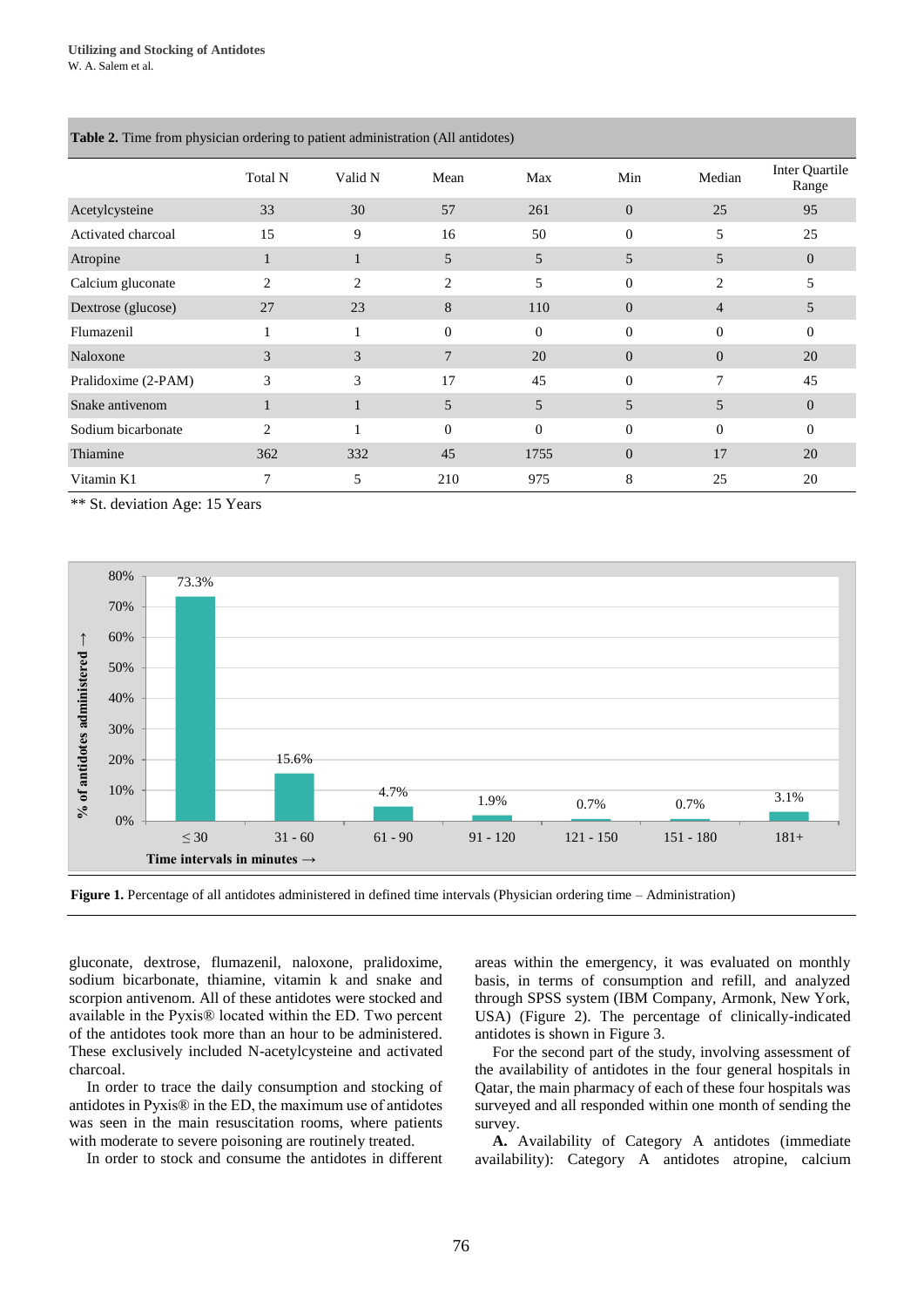

**Figure 2.** Antidote usage\*

\* Overall usage of drugs for both toxins and other indications



**Figure 3.** Percentage of Clinically indicated Antidotes

chloride, activated charcoal and naloxone were available readily. The availability of cyanide poisoning antidotes was universally deficient. Only sodium thiosulfate was available, no hospital stocked amyl nitrate, sodium nitrite, or hydroxycobolamin. Sodium thiosulfate was only stocked in two out of four hospitals and stored as Category B (available within one hour). Both digoxin immune fab and methylene blue were available in the four hospitals, but as Category B. Lipid emulsion was available as Category B and stored only in two hospitals. (Table 3)

**B.** Category B antidotes were available in all of the four hospitals, except octreotide, which was available in only 2 hospitals. Also, folinic acid and fomepizole were unavailable in all four hospitals. Digoxin immune fab was available in all four hospitals, but stored as Category B rather than Category A. (Table 3)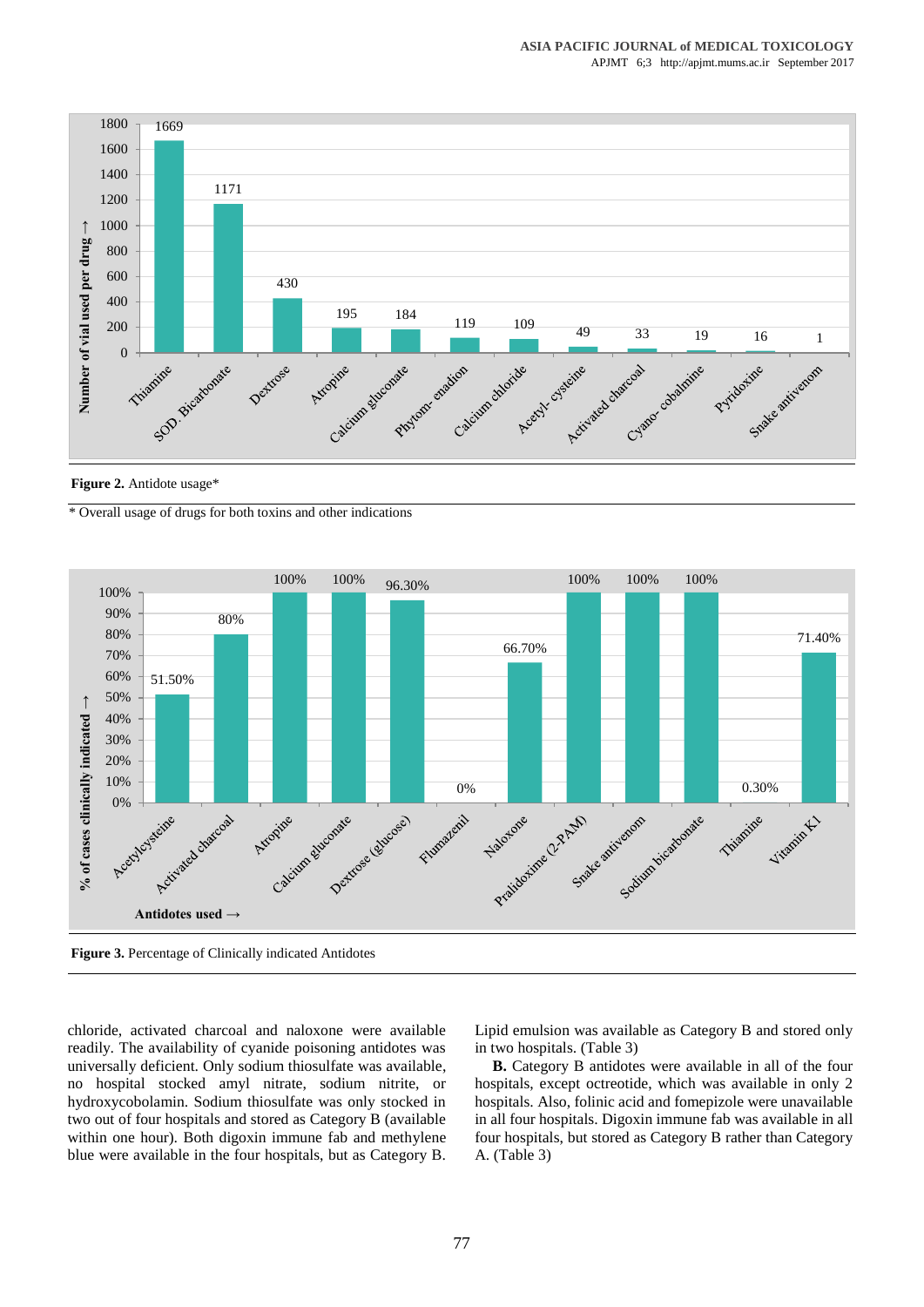| Table 3. Antidote Stocking By Category   |                                    |                |                |       |  |  |  |  |  |  |  |
|------------------------------------------|------------------------------------|----------------|----------------|-------|--|--|--|--|--|--|--|
| Antidote                                 | Number of<br>hospitals<br>stocking | A*             | $B^*$          | $C^*$ |  |  |  |  |  |  |  |
| Category A- Immediate Availability       |                                    |                |                |       |  |  |  |  |  |  |  |
| Activated charcoal                       | 4                                  | 4              |                |       |  |  |  |  |  |  |  |
| Atropine                                 | $\overline{4}$                     | $\overline{4}$ |                |       |  |  |  |  |  |  |  |
| Benztropine                              | 2                                  |                | 2              |       |  |  |  |  |  |  |  |
| Calcium chloride                         | $\overline{\mathcal{L}}$           | $\overline{4}$ |                |       |  |  |  |  |  |  |  |
| Calcium gluconate                        | 4                                  | 3              | 1              |       |  |  |  |  |  |  |  |
| Dextrose 5%                              | $\overline{4}$                     | $\overline{4}$ |                |       |  |  |  |  |  |  |  |
| Digoxin Fab                              | 4                                  |                | 4              |       |  |  |  |  |  |  |  |
| Diphenhydramine                          | $\overline{4}$                     | $\overline{4}$ |                |       |  |  |  |  |  |  |  |
| Flumazenil                               | 4                                  | 4              |                |       |  |  |  |  |  |  |  |
| Glucagon                                 | $\overline{4}$                     | 3              | 1              |       |  |  |  |  |  |  |  |
| Hydroxycobolamin                         | 0                                  |                |                |       |  |  |  |  |  |  |  |
| Insulin                                  | $\overline{4}$                     | $\overline{4}$ |                |       |  |  |  |  |  |  |  |
| Lipid Emulsion                           | 2                                  |                | 2              |       |  |  |  |  |  |  |  |
| Methylene blue                           | $\overline{4}$                     |                | $\overline{4}$ |       |  |  |  |  |  |  |  |
| Naloxone                                 | 4                                  | 4              |                |       |  |  |  |  |  |  |  |
| Physostigmine                            | $\overline{2}$                     |                | $\overline{2}$ |       |  |  |  |  |  |  |  |
| Pyridoxine                               | 4                                  | 3              | 1              |       |  |  |  |  |  |  |  |
| <b>Snake Antivenom</b>                   | 4                                  | 3              | 1              |       |  |  |  |  |  |  |  |
| Scorpion Antivenom                       | 4                                  | 4              |                |       |  |  |  |  |  |  |  |
| Sodium bicarbonate                       | 4                                  | 4              |                |       |  |  |  |  |  |  |  |
| Sodium nitrate                           | $\Omega$                           |                |                |       |  |  |  |  |  |  |  |
| Sodium thiosulfate                       | $\overline{2}$                     |                | 2              |       |  |  |  |  |  |  |  |
| Thiamine                                 | 4                                  | 3              | 1              |       |  |  |  |  |  |  |  |
| <b>Category B-</b> One Hour Availability |                                    |                |                |       |  |  |  |  |  |  |  |
| Acetylcysteine                           | 4                                  | 3              | 1              |       |  |  |  |  |  |  |  |
| Cyproheptadine                           | $\overline{\mathcal{L}}$           |                | 4              |       |  |  |  |  |  |  |  |
| Dantrolene                               | 4                                  |                | 4              |       |  |  |  |  |  |  |  |
| Deferoxamine                             | 4                                  |                | 4              |       |  |  |  |  |  |  |  |
| Dimercaprol                              | 1                                  |                | 1              |       |  |  |  |  |  |  |  |
| Ethanol                                  | $\overline{4}$                     |                | $\overline{4}$ |       |  |  |  |  |  |  |  |
| Folinic acid                             | $\overline{c}$                     |                | $\overline{c}$ |       |  |  |  |  |  |  |  |
| Fomepizole                               | $\overline{0}$                     |                |                |       |  |  |  |  |  |  |  |
| L-Carnitine                              | 0                                  |                |                |       |  |  |  |  |  |  |  |
| Octreotide                               | $\overline{2}$                     |                | $\overline{2}$ |       |  |  |  |  |  |  |  |
| Phytomenadione<br>(vitamin K1)           | $\overline{4}$                     | $\overline{4}$ |                |       |  |  |  |  |  |  |  |
| Polyethylene glycol                      | $\overline{4}$                     |                | $\overline{4}$ |       |  |  |  |  |  |  |  |
| Potassium iodide                         | 1                                  |                | 1              |       |  |  |  |  |  |  |  |
| Pralidoxime                              | $\overline{4}$                     |                | 4              |       |  |  |  |  |  |  |  |
| Protamine Sulfate                        | 4                                  | $\overline{c}$ | 2              |       |  |  |  |  |  |  |  |
| Category C- Supra-regional Availability  |                                    |                |                |       |  |  |  |  |  |  |  |
| Botulism antitoxin                       | 2                                  |                | 2              |       |  |  |  |  |  |  |  |
| Calcium EDTA                             | $\overline{0}$                     |                |                |       |  |  |  |  |  |  |  |
| Succimer (DMSA)                          | $\overline{0}$                     |                |                |       |  |  |  |  |  |  |  |



**Figure 4.** Percentage of antidote used between crtical and non crtical area

**C.** Availability of Category C (supra-regional): botulinum antitoxin was available in two hospitals, but stocked as Category B. The remaining antidotes, sodium calcium edetate and succimer were unavailable in all four hospitals. (Table3)

#### **DISCUSSION**

In our study population, the male percentage was 77%, because of the dominant male population in the contrary, in Qatar General hospital. More than 90% of antidotes were administered within 30 minutes of being ordered. Specifically, for activated charcoal, there was a major shift in administration time during this study. Activated charcoal was unavailable in the ED, during the initial two months of the study. During that time period, the average administration time of activated charcoal was 50 minutes. In the latter portion of the study, activated charcoal was available in the ED, and during that 4-month period, activated charcoal was administered within 16 minutes on average. Regarding Nacetylcysteine, there was a delay due to a protocol requiring preparation of this medication in the main pharmacy and subsequent transport of the antidote to the ED. This likely lengthened the time from ordering to antidote administration. Since N-acetylcysteine is a Category B antidote, it should be available in 60 minutes. This delay in administration of Nacetylcysteine did not prolong the administration of the antidote beyond the 8-hour period post-ingestion of acetaminophen, and thus did not have any adverse effect on clinical management.

The assessment of whether the antidote administration was clinically appropriate and correct was based on the evaluation of indication, the severity of toxicity, dosage form, dose and frequency, and a panel of toxicologists reviewing each utilization to attest to appropriateness. Atropine, calcium gluconate, dextrose, naloxone, pralidoxime (2-PAM), sodium bicarbonate and snake antivenom were clinically indicated in 95% of the cases (Figure3).The time to administration of these was within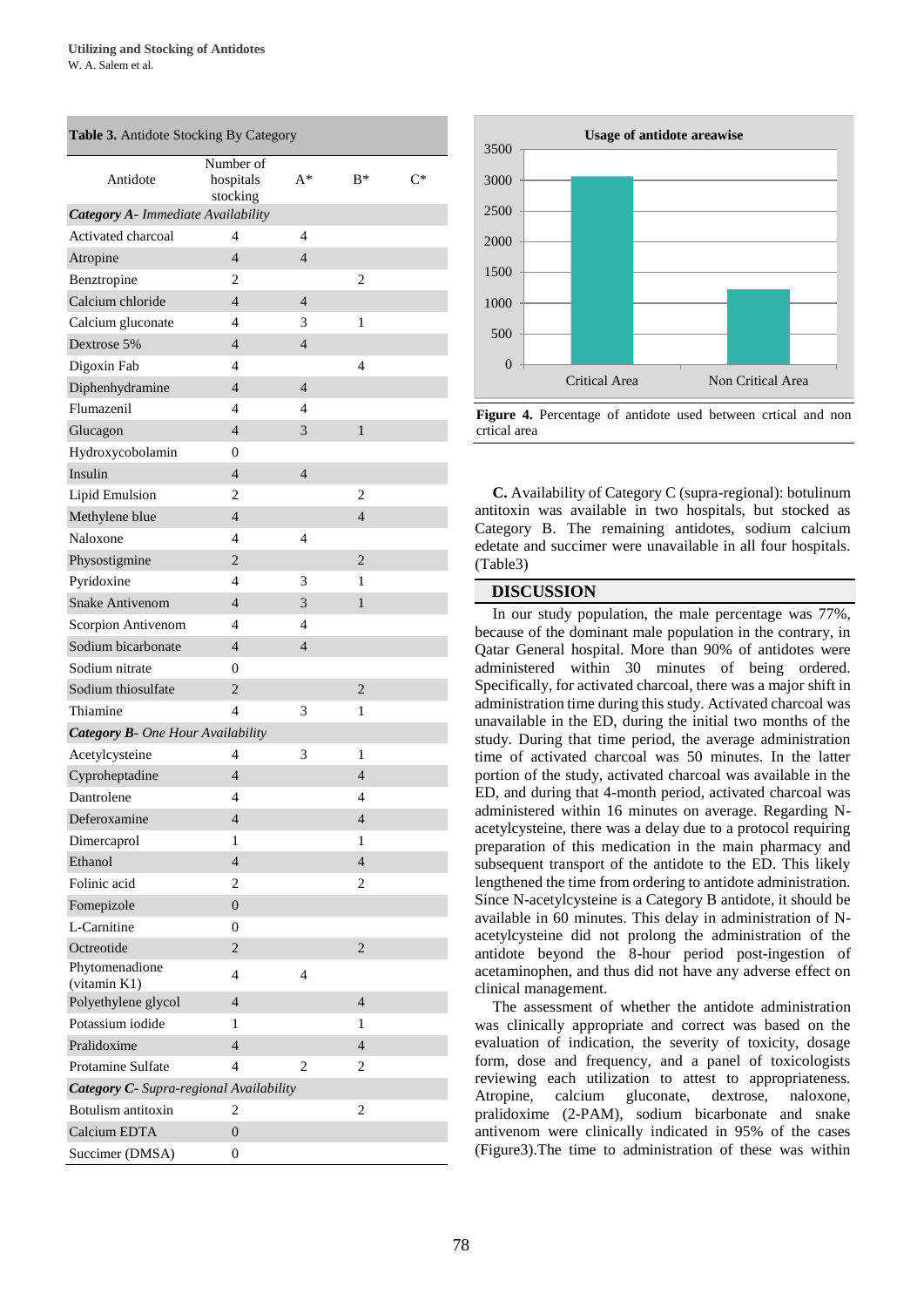internationally recommended time frames in 100% of the cases.

N-acetylcysteine, which accounted for 26.8% of all antidote administrations, was indicated only 51.5% of the times it was administered. This was the result of a common physician practice of empirically administering Nacetylcysteine without appropriate risk stratification, using an acetaminophen nomogram.

In order to monitor the antidotes stocking and consumption in the emergency on monthly basis, we used the Pyxis® inventory system and pharmacy records to create the reports about utilization of these antidotes in the both critical and non-critical areas of emergency with highest consumption rate in the critical care areas. This indicates that antidotes do not necessarily need to be stocked widely throughout a large ED, but probably can be held where the majority of poisoned patients are treated.

The highest consumption rate was reported for thiamine, for the reasons that we mentioned earlier in the discussion. The lowest utilization rate was for naloxone and flumazenil.

In the second part of this study, the survey of the pharmacies of four public general hospitals in Qatar revealed significant variation in antidote stocking between these hospitals (13,14,17,18). Stocking of certain antidotes was of particular interest. Digoxin immune fab was available in the four hospitals; however, it is stocked as Category B antidote rather than Category "A" antidote. US and European guidelines recommending immediate availability of digoxin fab were not met by any of our hospitals. For unclear reasons, digoxin toxicity has not been encountered in our ED population, and it is unclear if meeting the US and a European recommendation for this antidote is necessary for Qatar. Antidote stocking of cyanide antidote was deficient in all public hospitals. This is particularly relevant due to recent experiences with devastating fatal closed-space fires in Qatar. The information gained from this study will assist us in establishing adequate antidote stocks for our public hospital system.

Lipid emulsion was stocked by only two hospitals, and it was stocked as a Category B there rather than Category A antidote, contrary to international guidelines for antidotal use for local anesthetic toxicity. Fomepizole is not stocked in any of our four hospitals despite its widespread acceptance as the preferred antidote for management of toxic alcohol poisoning, particularly in a Muslim country in which the use of ethanol as an antidote is difficult or impossible.

Regarding scorpion antivenom, previous published data from our hospital showed lack of significant toxicity from scorpion stings in Qatar, hence antivenom is rarely necessary for those patients (19). Despite this, the hospitals were all fully stocked with scorpion antivenom, which covers the five scorpion species endogenous to the Gulf area.

Heavy metal poisoning is infrequently diagnosed in Qatar. It is unclear if this is due to low incidence, failure of these cases to reach medical care, or failure of treating clinicians to diagnose heavy metal poisoning. Due to the high level of industrial activity in Qatar, we suspect that heavy metal poisoning is likely under-diagnosed, particularly in the occupational health sector. Regardless of the low incidence of detected heavy metal poisoning, antidotes for heavy metal poisoning should be stocked as Category C. Although the cost of these antidotes is sometimes high, the shelf life of these antidotes is typically long. Stocking and availability of antidotes for heavy metal poisoning is another example of international antidote recommendations being inappropriate for the epidemiology of poisoning in our country. The findings of this survey were very close to the finding of a similar survey done in Kuwait and published in 2014 about the Availability of Antidotes in Public Hospitals there (17), and also in line with another survey study done in Palestine and published in 2014 (1), which make sense considering the common geographical and cultural similarities among them.

Due to the location being very close to Iran, which has both nuclear power plants and experiences earthquakes (20), stocking of potassium iodide is also a deficiency which is of particular regional concern.

#### **LIMITATIONS**

The study was done over 6 months periods, which was a relatively short period of time that does not necessarily reflect the actual need and consumption of antidotes. Regarding the evaluation of the antidotes usage and indications, although it was a prospective study, we could not account for all the required information from the first encounter with patients. As a result, the research assistants had to go back to the patients' paper files as the electronic files were not available at the time of data collection, which may have affected the interpretation of this information (for example, nonpoisoning indication), as the only source would be the physicians' documentations. It also affected the evaluation of the timing of prescription and administration of the antidotes, which are one of the primary outcomes to be assessed in this research, although the pharmacy medical records did help reduce the window of discrepancy.

Finally, our study was not designed to evaluate any potential relationship between antidote stocking and patient outcome.

#### **CONCLUSION**

Most of the essential antidotes are available in Qatar hospitals by the internationally recognized recommended standards for antidote stocking, with an inter-facility agreement to back each other up, but there are critical shortages in stocking and availability of some antidotes. In particular, cyanide antidotes, fomepizole, and potassium iodide do not appear to be adequately stocked in Qatar public hospitals. A systematic method to provide national recommendations for adequate antidote stocking and availability could be a solution to address this.

Regarding the appropriate antidote utilization, there is a need to ensure that antidote administration is consistent with international standards of poison management. Establishment of protocols developed with involvement of key stakeholders is a method we suggest might improve clinical use of antidotes. Ongoing education of emergency physicians and pharmacists to establish and adhere to accepted standards for antidote use is essential.